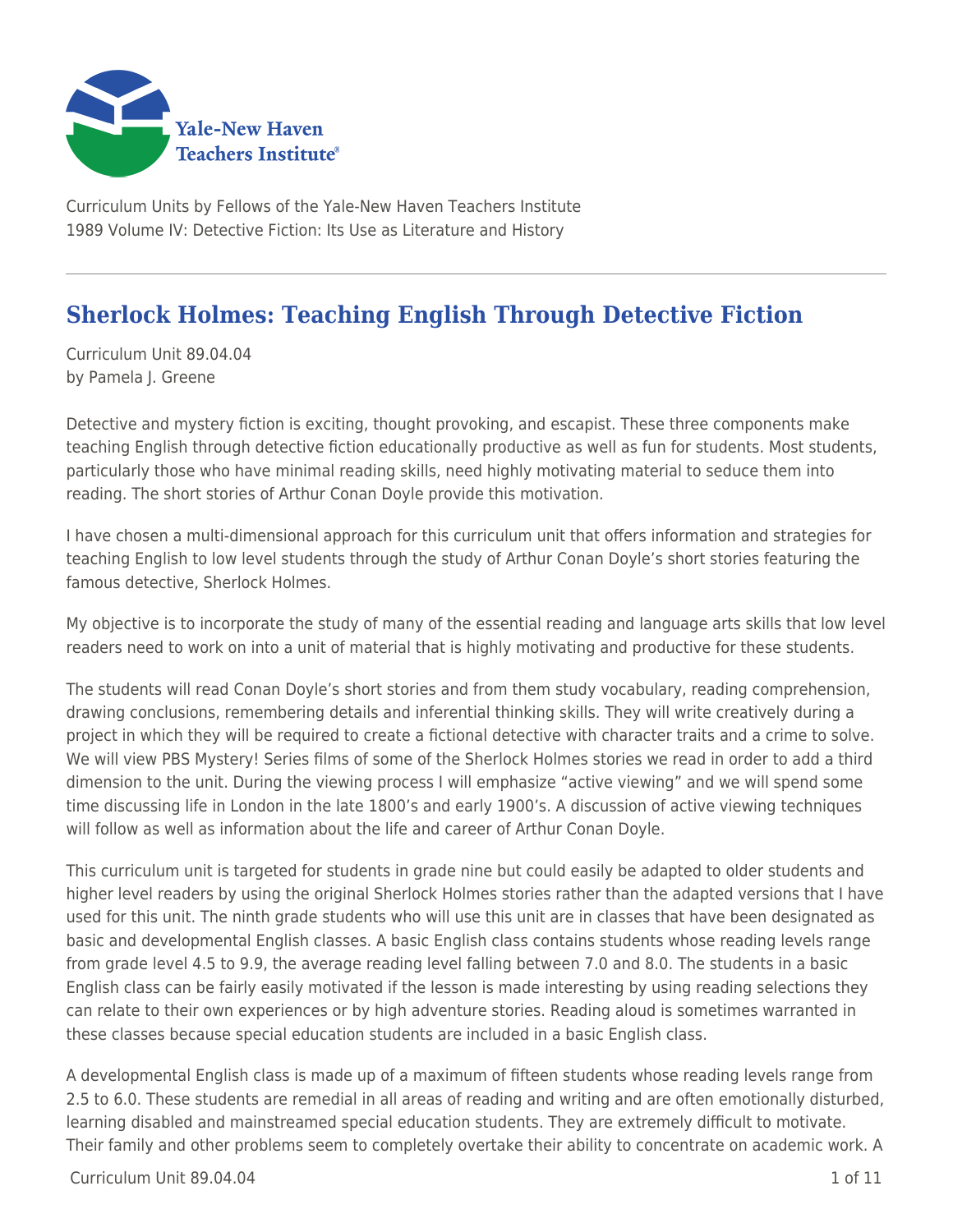lesson plan for these students must motivate them to struggle beyond their deficiencies toward a chance at a successful educational experience. The lessons must be interesting and short term with an opportunity for each student to be successful at their particular level.

At the beginning of this unit, students will be introduced to pertinent information about Arthur Conan Doyle's life and the history behind his writing. During this introduction the students will be given author information to study and note taking skills will be emphasized. It is important for low level students to be able to read a page of information and extract essential facts. Many students, when asked to take notes, will rewrite the entire page. A lesson plan will follow that includes information about Doyle and note taking skills.

Quizzes should be given every other day to ensure that each student understands the information given the previous day. The low level student remembers small groups of similar information given in a concise manner better than a large amount of information on different topics given over a long period of time. Thus it is essential to disseminate the information you want the students to learn and remember in a clearly understood pattern over a short period of time. An example would be that each lesson always begins with the class looking at the lesson written on the board in an abbreviated form, followed by oral directions from the teacher, concluding with a written piece of material (book or worksheet) at the students' desk that they read and complete independently. This should be accomplished within a fifty minute period. Before the class leaves, papers should be collected and the teacher should briefly tell the students what is planned for the following day, whether it is a follow-up of today's lesson, a quiz, or a new lesson.

The low level student has a limited attention span as well as limited skills and needs to see closure and experience a sense of successful accomplishment at the end of each lesson. If a teacher follows the same format each day, the students will know what to expect and will feel prepared to go along with the teacher at each step of the learning process.

The six short stories we will study are: "The Adventure of the Speckled Band", "The Adventure of the Blue Carbuncle", "The Adventure of the Final Problem", "The Return of Sherlock Holmes", and "The Adventure of the Man with the Twisted Lip". We will also read a dramatic adaptation of "The Adventure of the Second Stain". As we read each story a particular literary device will be discussed. Plot, setting, theme, and characterization will be emphasized. The students will read the stories together taking turns reading aloud. Reading aloud helps many poor readers because they need the opportunity to hear the correct pronunciation of words by the teacher and it allows them a chance to practice their oral reading.

I use the Directed Reading Lesson to introduce stories and to motivate students to want to read them. The premise of a Directed Reading Lesson is to prepare students for the story they will read and its' general content and to give them a purpose for their reading rather than giving them a book and telling them to turn to page 63 and begin reading. In a DRL you might put a key word on the board behind a map so the students cannot see it. For example, if you wanted the students to understand theme you might put the word 'revenge' hidden behind the map. You begin the lesson by asking leading questions that would elicit a discussion about revenge, the ways people get revenge and why people want revenge. Your goal would be to facilitate a discussion about the subject the students will read. Then you pull up the map and look at the word together and tell them that they will be reading an interesting and exciting story about just what they have been discussing. Throughout the discussion prior to looking at the word on the board you do not mention the word but use other language with which the students are familiar. Then you ask them to turn to page 63 and begin reading. At this point your students should be prepared and excited about the story they are about to read.

Curriculum Unit 89.04.04 2 of 11 The creative writing project that the students will work on at the end of the unit will bring together their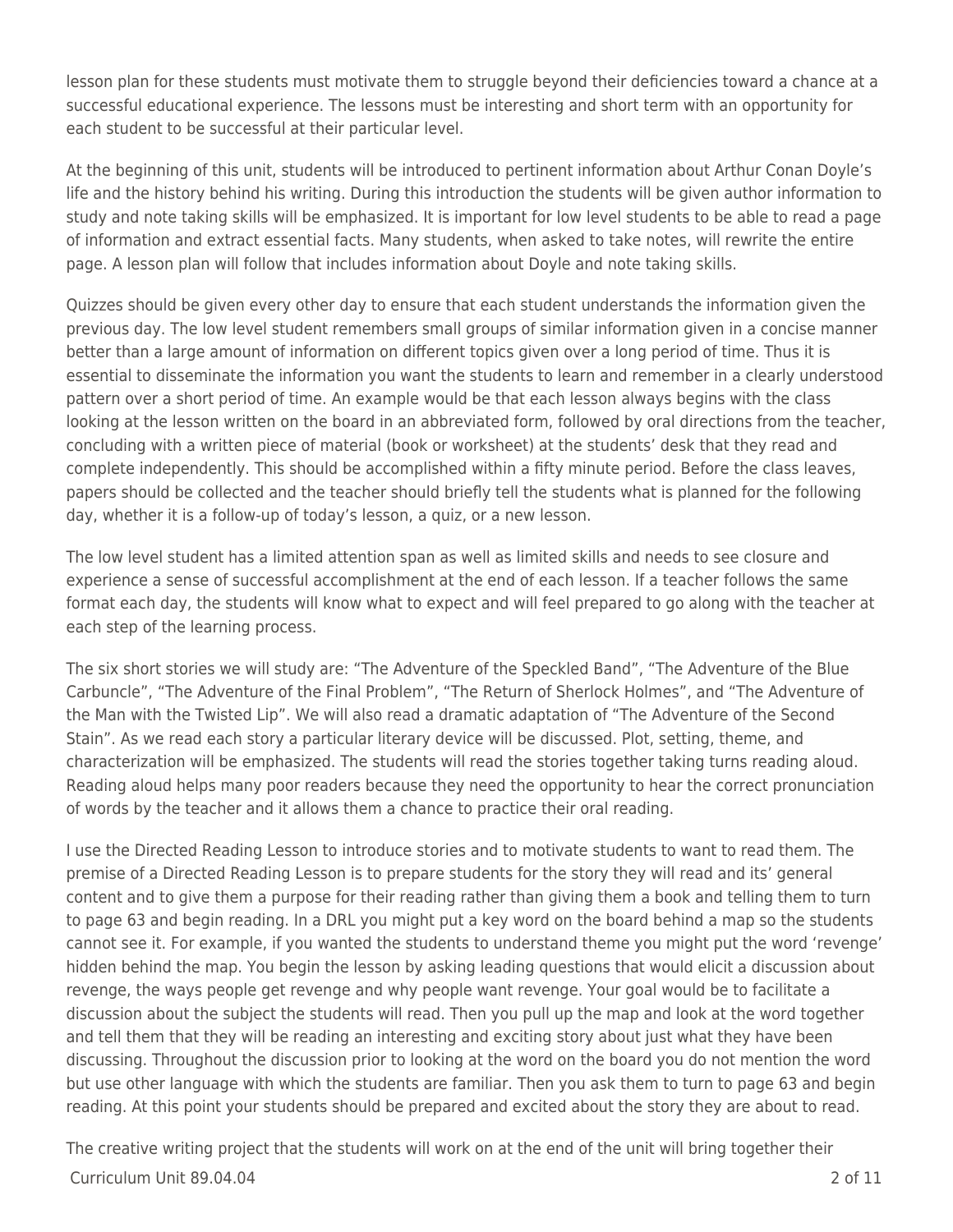knowledge and understanding of characterization with practice in the writing process. Sherlock Holmes' character traits have been discussed as we read each story. We will also have discussed the different actors who have portrayed Holmes in films. By this time the students should have a feel for the Holmes that Arthur Conan Doyle intended us to know.

The writing project will involve small groups of three to four students. Each group will begin by creating a personality for a fictional detective that will be the central character in a short mystery that they will write together. The students will decide on a name, character traits, and a past life for their detective. Each detective must have a special method or talent that he uses to facilitate his or her crime solving. Through the process of outlining, drafting and revising, the group will have their detective solve a crime using whatever special deductive or other powers he has been given. The students will be given a list of famous detectives with a description of how their individual personalities help them solve crimes. For example, Simon Brett's Charles Paris' involvement in the British theater as well as his drunken irresponsibility often lead him to clues about a crime that he usually simply stumbles (sometimes literally) upon. John Sherwood's mysteries feature Celia Grant, a well known botanist, as his detective and use Grant's knowledge of flowers to help her solve crimes.

We will view two films featuring Sherlock Holmes. After reading the dramatic adaptation of "The Adventure of the Second Stain" we will watch the PBS Mystery! Series film of this Arthur Conan Doyle short story. The play follows the script of the film almost exactly and the Holmes character that Jeremy Brett portrays will give the students an understanding of the character that Doyle created. When the students view "The Adventure of the Second Stain" they will be given instructions in basic character analysis and will be asked to note in writing the character traits of Sherlock Holmes, Dr. Watson and Lady Hilda. I will speak briefly at the beginning of the unit of life in England in the late 1800's and early 1900's and discuss the role of women at this time period. A study of Lady Hilda's character and interaction with her husband and his associates should give students an idea of the role women played.

The students will write the plot of the film as they are watching. The third element I will stress in the active viewing process is a study of Sherlock Holmes' compassionate nature combined with the factual, unemotional and disciplined manner he uses as he solves crimes. The students will learn at the beginning of this unit how Holmes' compassion and sympathy for his fellow human beings leads him to allow some criminals to go free without police intervention when he feels in his heart that the criminal will never commit a crime again and is truly remorseful for his anti-social actions. The students will write about Holmes' interactions with Lady Hilda in regard to this aspect of his personality.

At the end of this unit we will watch the film "Young Sherlock Holmes". The film is a good adventure and detective story that takes an imaginary look back in time to when Holmes and Watson first met and entered into a friendship that would eventually lead to their later partnership in criminal detection. The screenplay shows the beginnings of the character, habits, and eccentricities that created the type of person that Jeremy Brett plays in the PBS Mystery! Series. My students are close in age to Holmes and Watson in "Young Sherlock Holmes" and should be able to identify with their search for adventure as well as with the common fears and problems of adolescence.

"Young Sherlock Holmes" is an excellent example of foreshadowing and symbolism used in film, particularly in regard to the hallucinations of the people who have been hit with poisoned thorns by the assassin of a fanatical Egyptian religious cult. Each person's hallucinations, similar to our nightmares, deal with a subject that has been alluded to as part of the character's persona earlier in the film. For instance, Watson's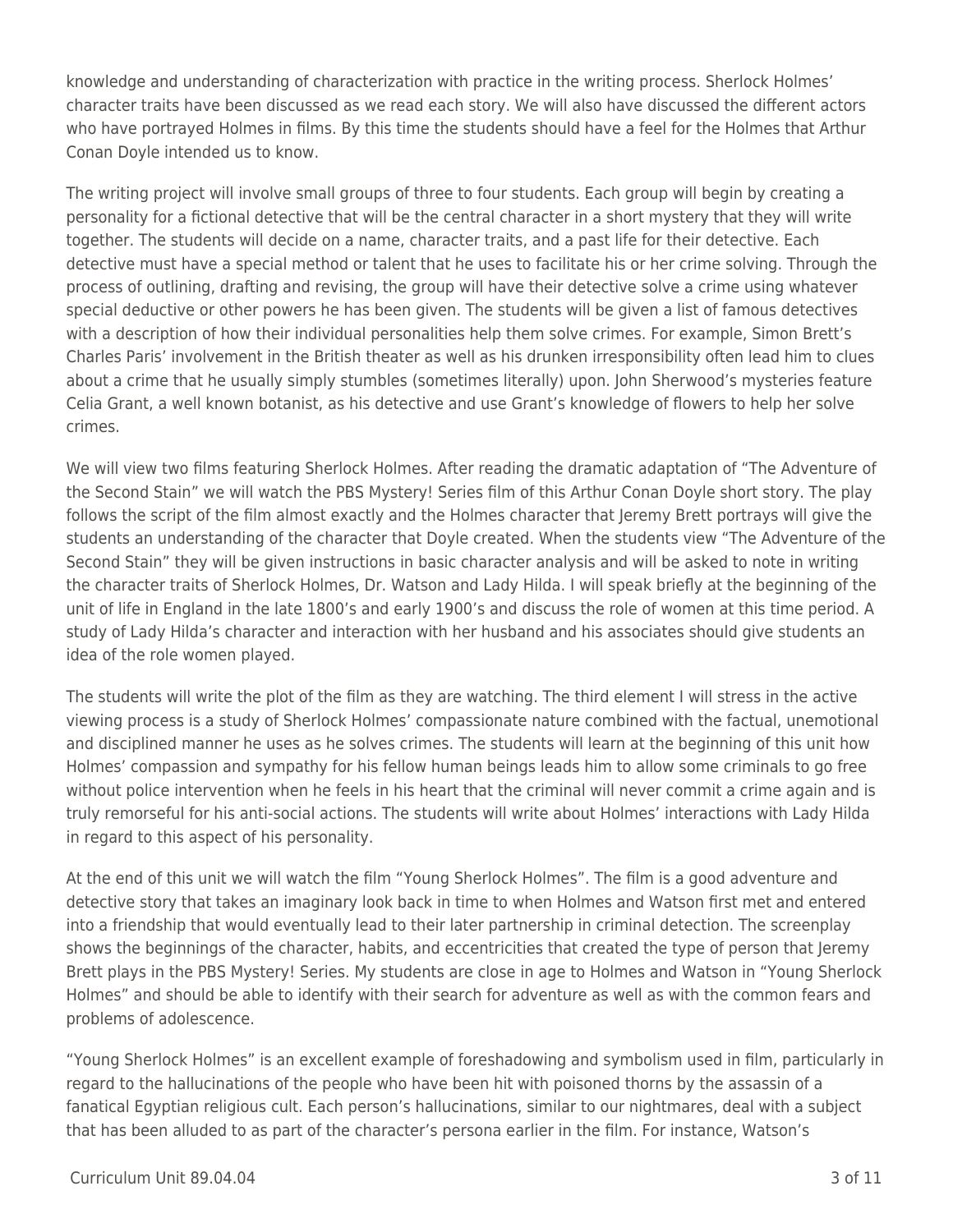hallucinations reflect his fear of becoming out of control with food. Elizabeth, who recently lost both her parents and her beloved uncle, experiences her own death and burial during her hallucination.

The plot of "Young Sherlock Holmes" is complicated. With careful preparation and a viewing objective, the students should be able to identify the steps of the plot and climax.

Following are detailed plans for the above mentioned lessons. With minor changes, these plans can easily be adapted to a variety of students with diverse reading abilities.

As the introduction to this unit, the students will read about Arthur Conan Doyle's life and writing career. From this written information they will take pertinent notes about Doyle. It is important to emphasize the difference between pertinent and extraneous information. The students should memorize important dates in Doyle's life. They should also know who Doyle's favorite authors were and how they influenced his writing.

The notes the students take need to be discussed and they should study for a quiz during the first week of the unit. At this point we will begin reading the first story, "The Adventure of the Speckled Band." This is a good story to teach plot. The students are given the definition of plot and write the plot of the story as they read. For a basic English class I begin by reading the first two pages of the story aloud to them and when I see that their interest is piqued I have them finish the story silently. In a developmental class I begin by reading aloud and then members of the class take turns reading aloud. We stop at intervals to discuss the plot and write it down.

After we finish reading the story and before we actually discuss it as a group, the students answer questions in writing in order to determine their understanding of the story. When the students have completed this exercise, we discuss the answers and complete in writing a few short questions that require the students to think about the story and form sentences to relate their ideas. Writing in complete sentences appears to be a skill that these students have not developed and any opportunity to write is worthwhile for them.

The next short story under discussion is "The Adventure of the Blue Carbuncle." In this story Sherlock Holmes shows compassion for his fellow man as well as his keen detective skills. This story is good to use to discuss some of the differences in Conan Doyle's time as compared with the 1980's Holmes has a keen insight into the motivation of the criminal mind and he usually uses his judgment wisely when he decides to allow a person to go free instead of turning him over to the police. Holmes has little faith in some of the police force, particularly Detective Lestrade. Holmes usually turns a criminal in to the police when he believes that person is truly devious and will go on to commit more crimes. Holmes has compassion for the individual who commits a crime out of jealousy or greed, but sees the errors of his ways and vows never to do anything criminal again. After reading the story the students will answer reading comprehension questions. Any of Conan Doyle's stories can be taught using this lesson plan.

I would have the students read the two stories above as as well as "The Adventure of the Final Problem", "The Return of Sherlock Holmes", and "The Adventure of the Man with the Twisted Lip." The students are given the definitions and information about plot, setting, and characterization and discuss these terms as they pertain to each story.

After reading the short stories and getting an understanding of the type of person Sherlock Holmes is, we will read a dramatic adaptation of "The Adventure of the Second Stain." During the reading of the play we will concentrate on noting the character traits of Sherlock Holmes, Doctor Watson and Lady Hilda Trelawny Hope. In the nineteenth century women acted and were treated differently than they are today. After the students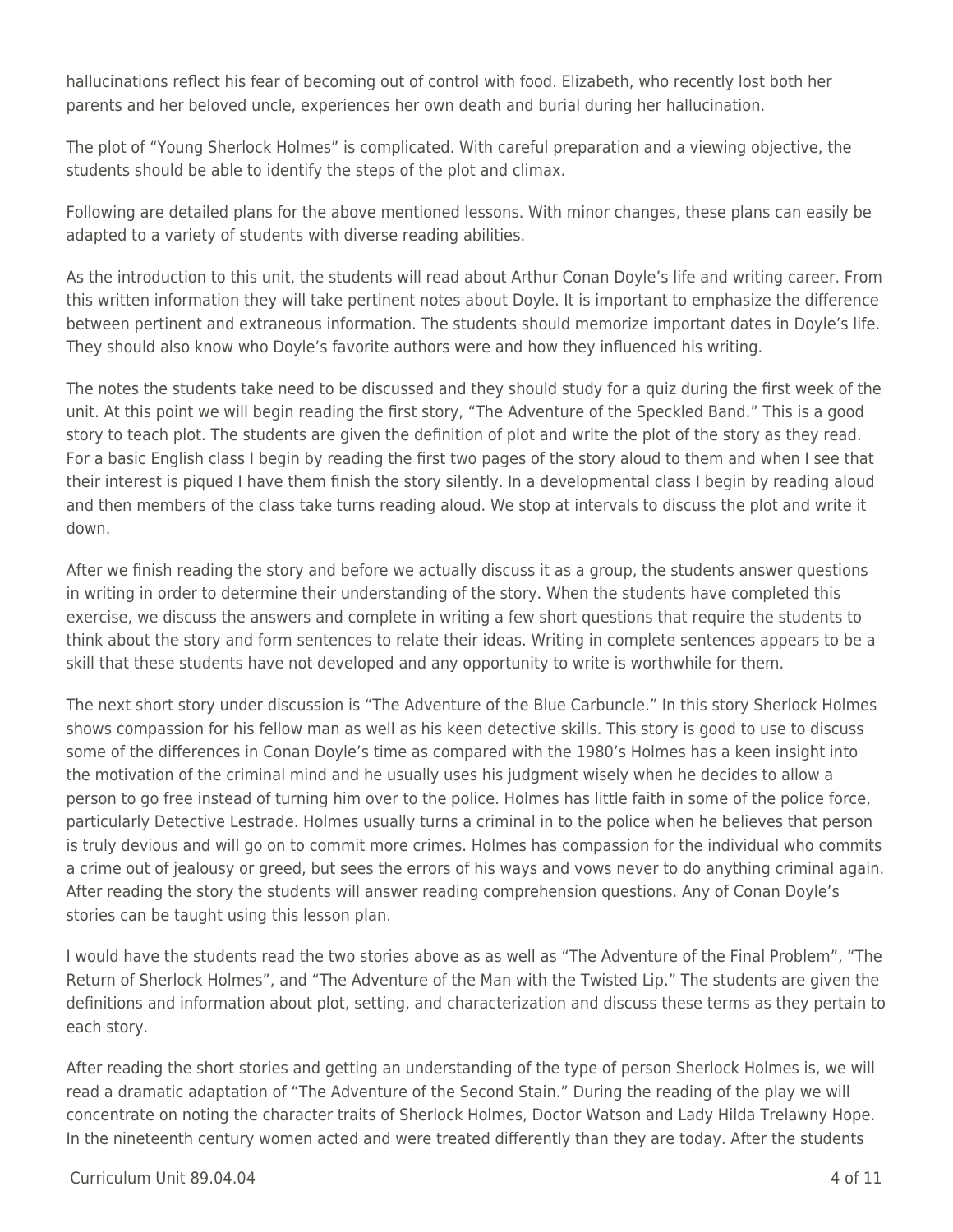write about Lady Hilda we will discuss the similarities and differences in the female role as seen in this play as compared to the role of a woman in similar circumstances in the 1980's.

After we read the play we will view the PBS Mystery Series film of "The Adventure of the Second Stain." This particular production follows almost exactly the dialogue of the play and captures the essence of Sherlock Holmes' eccentricities and unusual detection powers.

Before watching the film we discuss the benefits of active viewing of television and movies—viewing with a predetermined goal in mind. In this case the students will be given written information concerning the character's names and their part in the film. Then they will write the character traits of the people listed on the paper. They will also write the steps of the plot. The film will be viewed on two days and a discussion will take place before the second half is viewed.

At the end of the unit the students will complete a creative writing project. They will work in groups of three to four. Their assignment is to create a fictional detective and a crime for him or her to solve. They must give the detective a personality and a particular way of solving crimes. Following is a list of criteria they must complete for their detective: physical traits, emotional traits, peculiar habits, family background and career history. They must think of a crime and outline the manner in which their detective will solve the crime. The process of clustering ideas, eliminating unnecessary elements, writing a rough draft, proofreading and writing a final draft will be followed. Because this project will be worked on in a group I think that the low level students can work together toward a successful learning experience.

When teaching low level readers it is important to keep in mind their motivational needs and their ability to have success with short, interesting lessons. Following are a few mini-lessons that can be used with a variety of reading levels.

Minute Mysteries by Austin Ripley are one minute mysteries featuring Professor Fordney, a master detective the police call upon with their most puzzling cases. The mysteries challenge the reader's powers to detect exactly where and how the criminal made his or her mistake. Each mystery is complete with plot and clues. When the reader thinks he knows the solution he turns to the following page and discovers the clue that Professor Fordney found. These stories aid in inferential thinking and reading for details. It would be fun and productive to start each day of a Sherlock Holmes unit with a minute mystery that the class tries to solve.

Another short lesson that can be used with the Sherlock Holmes unit are three verbal puzzles to which the students must write a solution. This aids in listening skills, paying attention to details and writing answers in a concise manner.

This curriculum unit could be used over the course of a marking period as a complete unit in and of itself or it can be utilized over the course of a year, interspersed with vocabulary development, grammar, and any other elements of a basic English curriculum. I think that low level students enjoy having a large unit broken up over the course of a year. This eliminates boredom and also gives them an opportunity to remember and review the information they have learned in the previous lessons. I find that my students become very excited when they can pull together a sequence of lessons on a similar topic, such as Sherlock Holmes mysteries, and remember information about the author, the historical period in which he lived, and the vocabulary we learned. Small successes are important to low level students who have often met with failure in academic as well as other areas of their lives. Any lesson, however small it seems to the teacher, is educationally productive if it provides these students with an opportunity for academic success and a chance to feel good about themselves.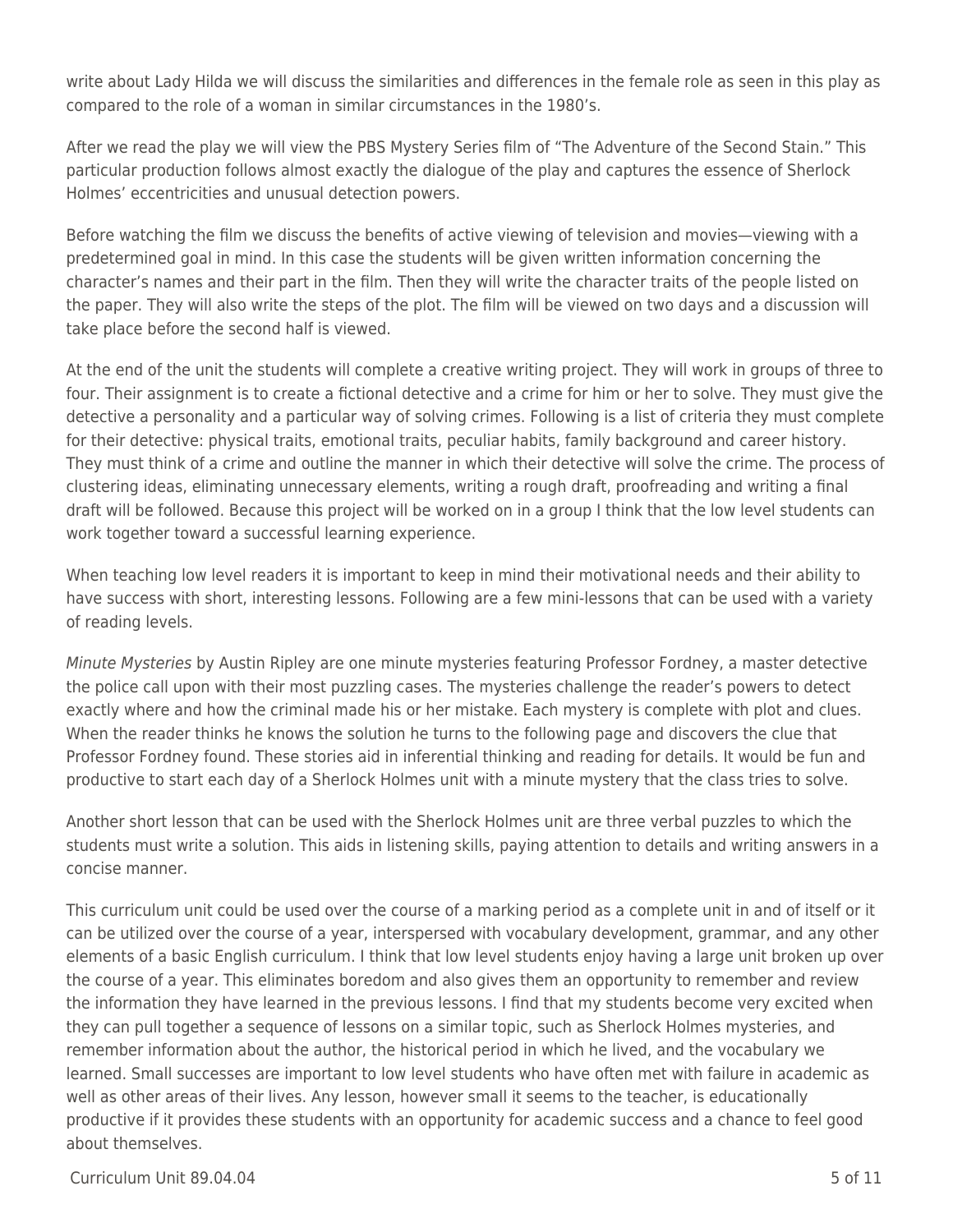This information is to be used at the beginning of the Sherlock Holmes unit. It is useful during the note taking part of the lesson.

### **About the Author**

Arthur Conan Doyle was born in Scotland in 1859. He was interested in medicine and after finishing medical training set up his own practice. Among his favorite authors were Edgar Allan Poe, the first detective story writer, and Wilkie Collins. Collins was the father of the English horror story.

To please his wife, Doyle began to think about writing a detective story. He remembered the writings of Poe and Collins and set himself to follow in their footsteps. Doyle wanted his master detective to be striking in appearance. The detective would have to be absolutely fearless and have an unusual manner. Above all, he must be a man with a special charm of his own. But Doyle felt he also needed someone to tell the stories. And he decided it should be a doctor, like himself. And so Sherlock Holmes and Doctor Watson were born.

When Arthur Conan Doyle's first short stories appeared in the Strand Magazine, there were no great books on criminology. Doyle had to depend on his own powers of deduction and observation to solve the problems he created for Holmes.

By 1890, Doyle had given up medicine to devote himself to writing. Soon he was famous. The tall lean figure with the peaked cap and pipe, answering to the name of Sherlock Holmes, was known almost everywhere. Doyle had intended to write only six stories, but the public would not let him drop Holmes and Watson. But drop Holmes he did. When people read of the supposed death of Holmes and his enemy at the foot of Reichenbach Falls, they were stunned. But Doyle remained firm. Later Doyle wrote a play called Sherlock Holmes . The play was a huge success both in England and America.

In 1899, England was at war in South Africa. Doyle decided to enlist. He got an appointment as an army doctor. The king wanted to reward Conan Doyle by making him a knight. At first Doyle refused. But eventually he became Sir Arthur Conan Doyle. At the age of 43 he was the world's most popular writer. Still he refused to bring Holmes back to life.

Finally, in the spring of 1903, he gave in. Doyle wrote "The Adventure of the Empty House" and Holmes returned.

In 1907, Doyle married again. To please his new wife, he wrote several more Holmes stories. When World War I broke out Doyle again volunteered. After the war, Arthur Conan Doyle began to study spiritualism. He continued to write and went on several speaking tours. In July, 1930, Arthur Conan Doyle died. His memory will live forever in the immortal characters of Sherlock Holmes and Doctor Watson. <sup>1</sup>

These questions are to be used with the lesson for "The Adventure of the Speckled Band."

Finding the Main Idea

1. This story is mostly about \_\_\_\_ (A) a gypsy band

 $C$ urriculum Unit 89.04.04 6 of 11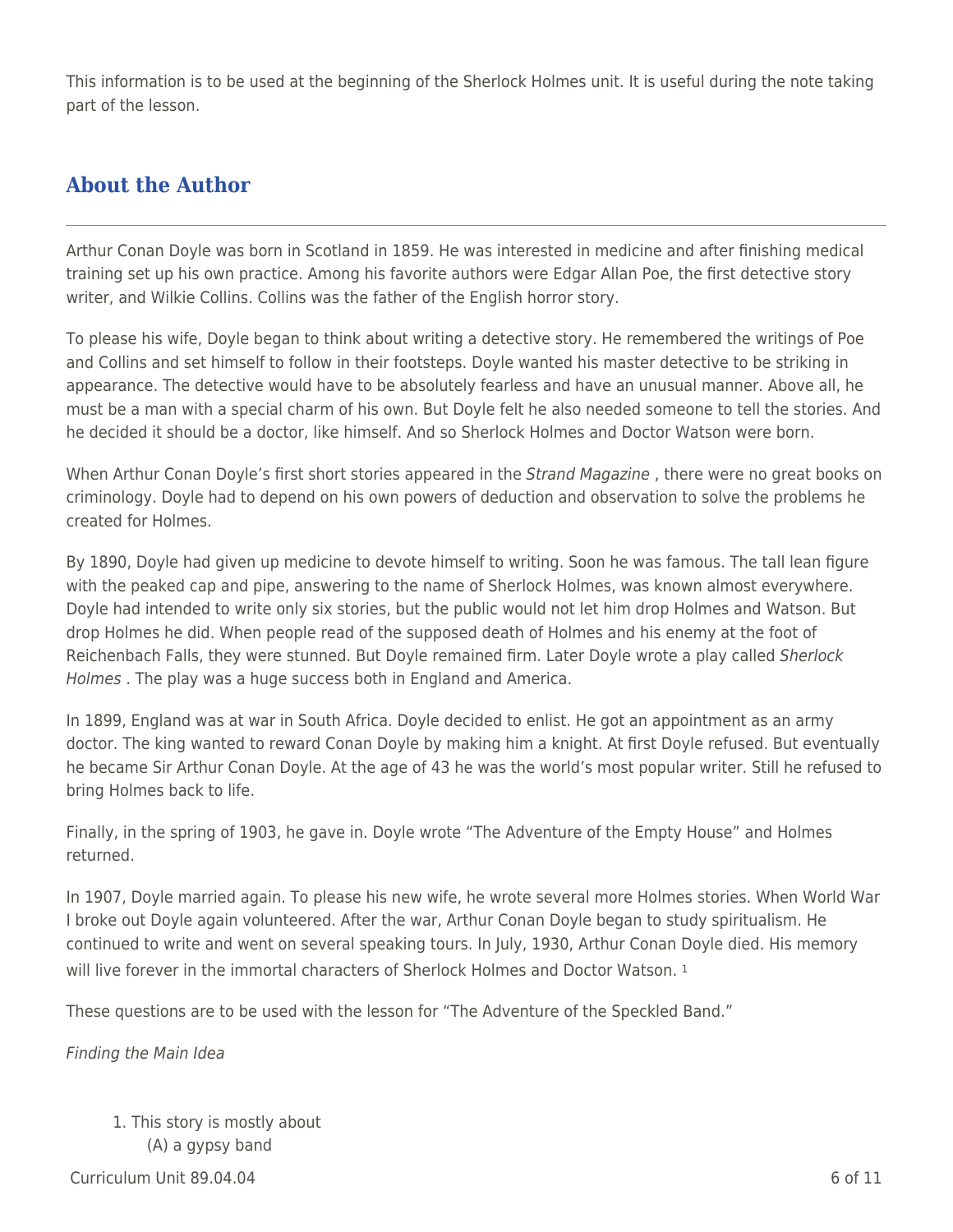- \_\_\_\_ (B) a young woman's strange death
- \_\_\_\_ (C) the theft of a necklace
- \_\_\_\_ (D) a railroad accident

#### Remembering Detail

- 2. What did Julia Stoner hear several nights before she died?
	- \_\_\_\_ (A) Animal cries
	- \_\_\_\_ (B) A song
	- \_\_\_\_ (C) A whistle
	- \_\_\_\_ (D) Laughter
- 3. Julia was killed in
	- \_\_\_\_ (A) her bedroom
	- \_\_\_\_ (B) the yard
	- \_\_\_\_ (C) the village
	- (D) her aunt's house
- 4. What was suspicious about Julia's bedroom?
	- (A) It had strange fingerprints.
	- (B) It had no fireplace.
	- \_\_\_\_ (C) The door had no lock.
	- (D) The bed was nailed to the floor.
- 5. Julia Stoner was killed by a
	- \_\_\_\_ (A) snake
	- \_\_\_\_ (B) baboon
	- \_\_\_\_ (C) cheetah
	- \_\_\_\_ (D) spider
- 6. Holmes trapped Doctor Roylott by
	- (A) following him to London
	- \_\_\_\_ (B) waiting for his next attack
	- \_\_\_\_ (C) opening his safe
	- (D) sending him a fake message
- 7. How did Doctor Roylott die?
	- \_\_\_\_ (A) Holmes shot him.
	- (B) The cheetah attacked him.
	- \_\_\_\_ (C) His snake bit him.
	- (D) A gypsy killed him.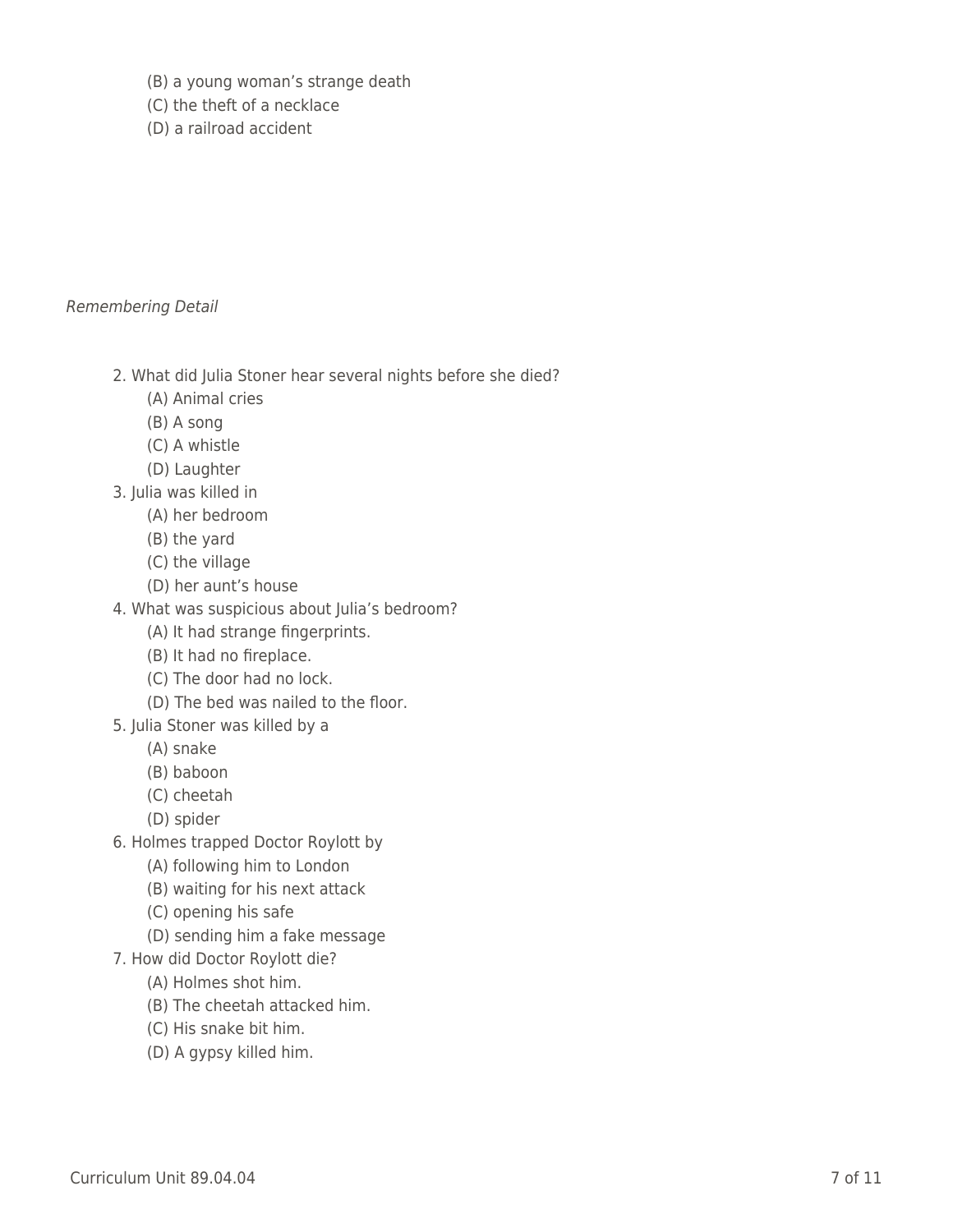- 8. Doctor Roylott didn't want his stepdaughters to get married because he
	- (A) didn't like their boyfriends
	- (B) didn't want to live alone
	- \_\_\_\_ (C) was not told of their engagements
	- (D) would have to give them large sums of money
- 9. Helen herself was in danger when she finally went to Holmes because she
	- (A) was going to be married
	- (B) knew what killed Julia
	- \_\_\_\_ (C) threatened her stepfather
	- (D) moved out of the house
- 10. What clues made Holmes think that Doctor Roylott had a snake?
	- (A) Hissing noises in the safe
	- \_\_\_\_ (B) Marks in the soil
	- \_\_\_\_ (C) A dish of milk and a dog leash
	- \_\_\_\_ (D) Dead mice on the bed

Using Your Reason

11. Holmes says that he is probably responsible for the death of the doctor, "but I cannot say that it is likely to weigh very heavily upon my conscience." He would have meant the same thing if he had said that he

- (A) feels very guilty
- \_\_\_\_ (B) is not going to worry about it
- \_\_\_\_ (C) should have tried to stop it
- (D) planned it that way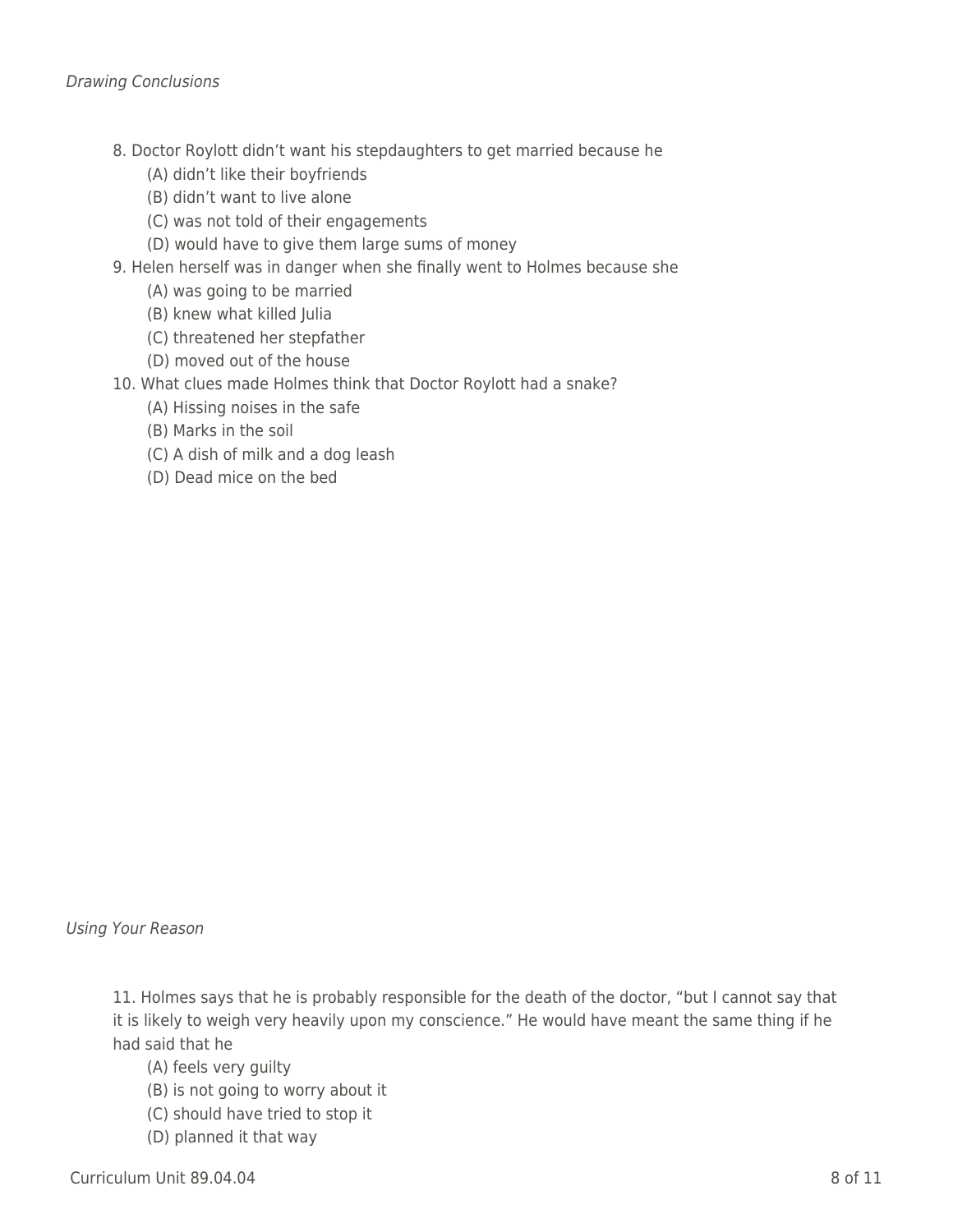- 12. If Julia struck a match before she died, you can figure out that she might have seen
	- (A) a "speckled band"
	- \_\_\_\_ (B) Doctor Roylott
	- \_\_\_\_ (C) a ghost
	- \_\_\_\_ (D) the gypsies

13. When Helen told Holmes that she heard a whistle while staying in her sisters bedroom, it seemed likely that

- (A) she had been dreaming
- \_\_\_\_ (B) the gypsy band had been breaking in
- \_\_\_\_ (C) the snake had been in the bedroom
- \_\_\_\_ (D) she had been lying

Thinking It Over

1. Explain Holmes' statement that "doctors make the greatest criminals." Why do you think he came to that conclusion? Do you agree or disagree?

2. What was Doctor Roylott's biggest mistake as a murderer? Do you think he was careless? Why or why not?

3. Do you think the Stoner sisters were foolish to live with their stepfather for so long? Was there anything else they could have done? Explain your answers.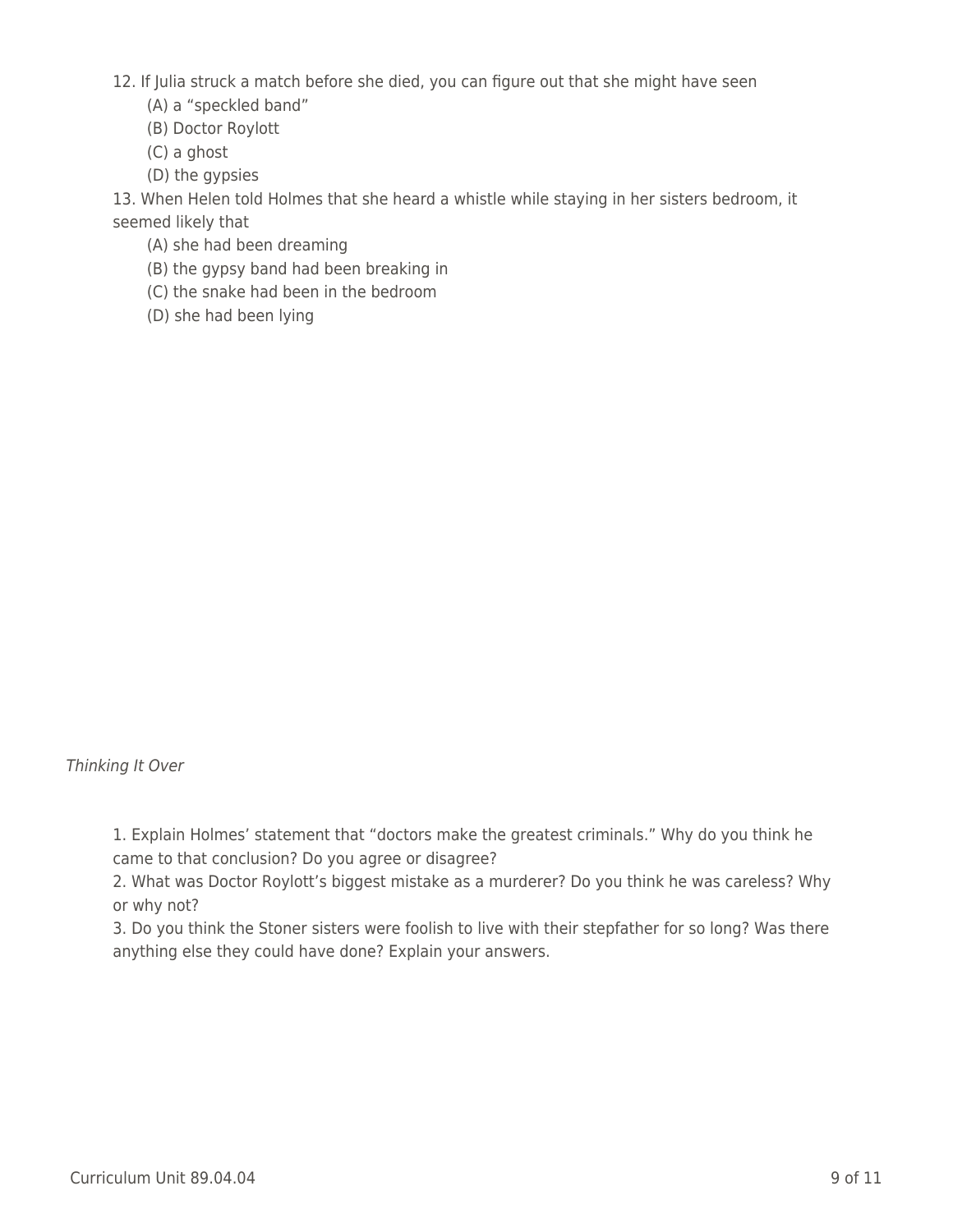1. Reprinted by permission from The Adventures of Sherlock Holmes , 1950 by Globe Book Company, Inc.

## **Teacher and Student Bibliography**

Eckerson, Olive, and Wallace R. Murray, eds. The Adventures of Sherlock Holmes. New York: Globe Book Company, 1950.

A selection of some of Arthur Conan Doyle's most famous Sherlock Holmes short stories. These are adapted versions suitable for students with low reading levels.

Goodman, Roger B., and Robert R. Potter, eds. The World Anthology. New York: Globe Book Company, 1987.

A ninth grade literature anthology that includes an excellent dramatic adaptation of "The Adventure of the Second Stain. "

Gorman, Edward, ed. The Black Lizard Anthology of Crime Fiction. Berkely: Creative Arts Book Company, 1987.

A collection of stories by contemporary writers of suspense fiction. Excellent selections for the more advanced high school reader.

Ripley, Austin. Minute Mysteries. New York: Harper and Row, 1949.

103 Minute Mysteries challenge the deductive powers of students to detect exactly where and how the criminal made his mistake. Good for teaching attention to detail and reasoning.

Winks, Robin W. Modus Operandi . Boston: David R. Godine, 1982.

An interesting and insightful essay into the art of the detective story. Excellent for advanced readers who who are followers of the genre.

### **Films**

Eaton, Rebecca, executive producer. The Adventure of the Second Stain . London, PBS Mystery! Series, 1987.

Paramount Pictures Corporation. Young Sherlock Holmes. California: Paramount Pictures, 1985.